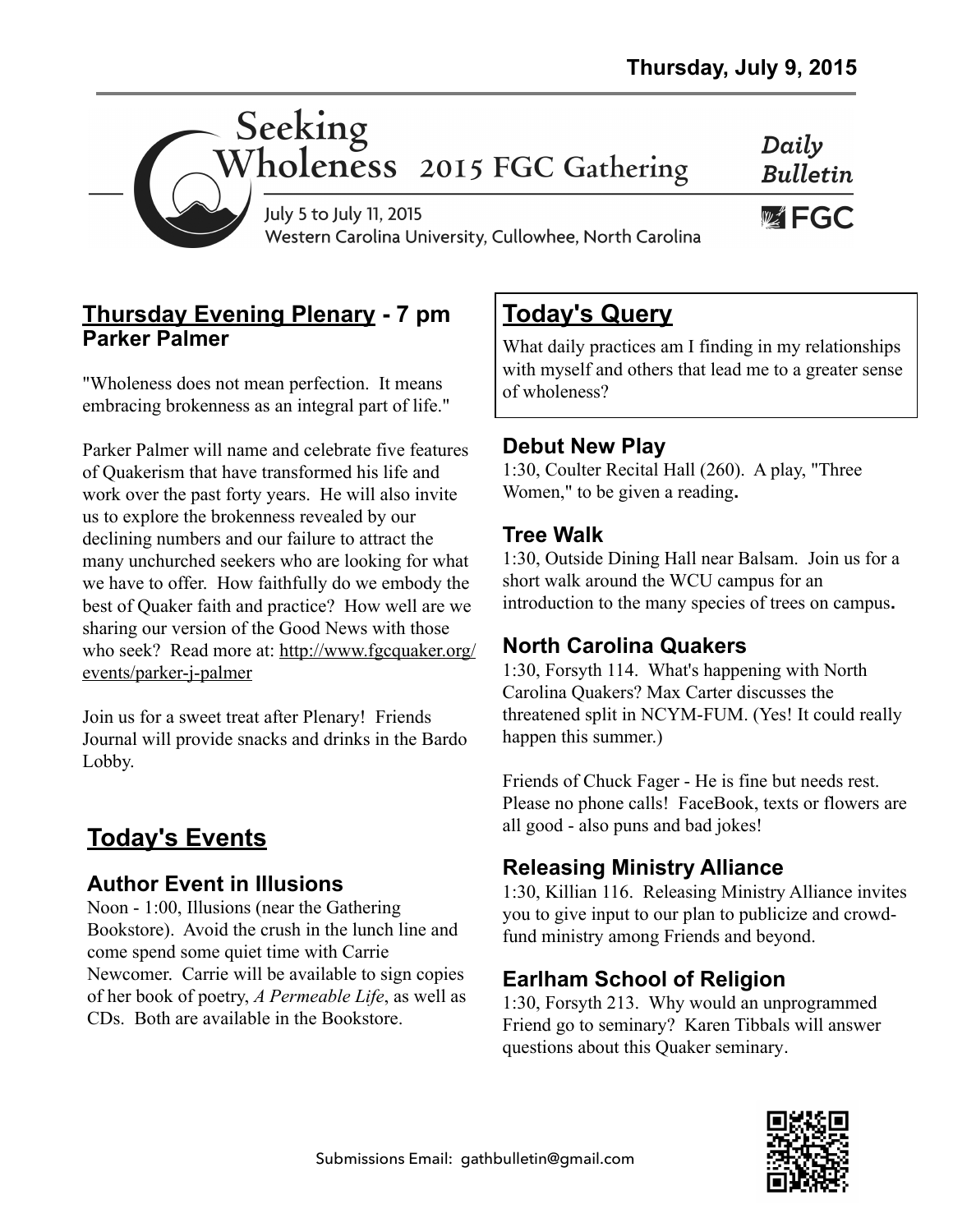# **Today's Events - Continued**

#### **Earth Quaker Action Team:**

#### **Celebration and Announcement of What's Next**

1:30, Forsyth 115. The PNC action during last year's Gathering--which 200 participated in--played a crucial role in expanding EQAT's base and winning the Bank Like Appalachia Matters! campaign! Come hear what our collective action accomplished and what EQAT's next campaign will be.

#### **Bernie Sanders Campaign Planning**

1:30, Forsyth 216. Let's get together and share information about grassroots organizing in the Bernie Sanders presidential campaign.

#### **Quakers in Bolivia**

1:30, Forsyth 314. Join us to learn about the 33,000 Quakers in Bolivia and their passion for education.

## **White Privilege Conference Sharing**

1:30, Forsyth 302. Sharing by people who have attended or are interested in attending the White Privilege Conference. Why does FGC participate in the WPC? Come hear Friends talk about their experience and find out where it will be in 2016.

#### **Jr. Gathering Multigen Activity**

1:30, Intramural Field. Join Katrina McQuail, Jr. Gathering clerk in a tag game called "Survival" that uses play to explore what life might be like as a carnivore, omnivore, or herbivore trying to survive. Meet Joe Bernstein at 1:20 between Balsam and the cafeteria to walk to the Intramural field together.

#### **Public Education & Economic Justice**

3:15, Forsyth 114. An information session for parents and children interested in experiential, community-based middle school education. The school is in Celo, NC, one hour north of Asheville.

## **Musicians' Rehearsal**

3:15, Coulter 173. Musicians' rehearsal for Friday evening's International Folk Dance.

#### **Underground Railroad Networking**

3:15, UC - in front of 203A. Does your Meeting have a graveyard in which runaway slaves or free African Americans are buried? Come share what you know.

#### **Prisoner Visitation and Support**

3:15, Coulter 102. Co-founded by a Quaker, Prisoner Visitation and Support visits prisoners in Federal prisons. More visitors who can donate a few hours/month are needed**.** 

#### **Arthur Morgan School**

3:15, Forsyth 114. An information session for parents and chidren interested in experiential, community-based middle school education. Located in Celo, NC, one hour north of Ashville.

#### **Song-Chants**

3:15, Coulter Recital Room. Join Paulette Meier in singing "song-chants" from her CD, *Timeless Quaker Wisdom in Plainsong*. Come and fill your spirit with the wisdom of early Friends.

#### **12 Step Center**

6:30 am, Balsam 170, Th-F. Open Alcoholics Anonymous Meeting. Members of other 12 Step fellowships welcome. 24 hours or 42 years, keep coming back!

3:15, Coulter 204. Al-Anon meeting for anyone who has been affected by someone's drinking.

#### **Nightingales**

9:15 pm, Coulter 103. Sing together in harmony. Bring a songbook if you have one.

#### **Power Outage**

For your information: There will be a county-wide power outage from 7:30 - 8:00 am on Thursday morning.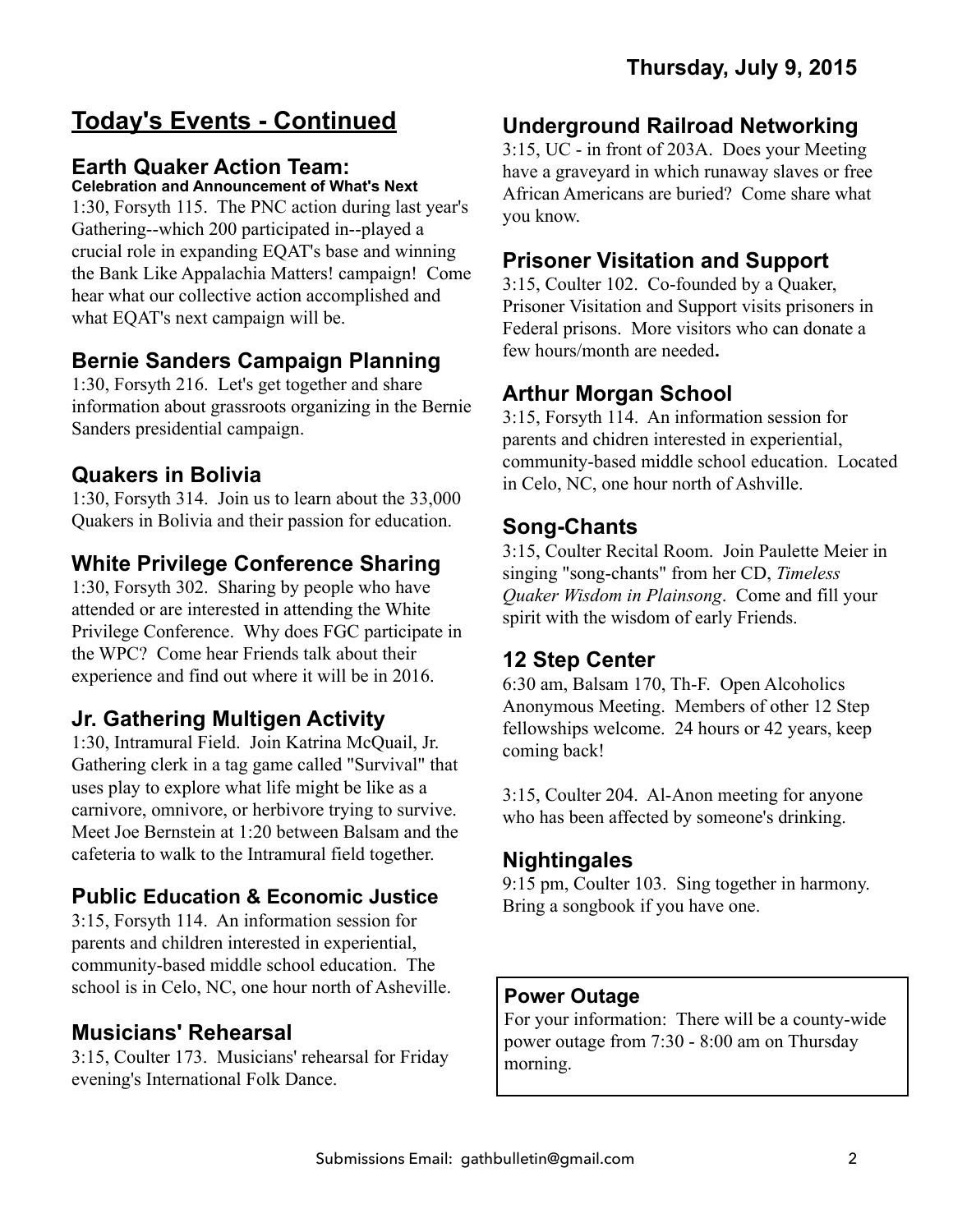# **Announcements**

## **Guilfordians and Fellow Travelers**

Meet and greet with Guilford president Jane Fernandes at 4 pm, outside Starbucks.

## **Gamelan Ensemble**

The Gamelan Ensemble will perform Friday at 4:45 in front of the Dining Hall. New players are welcome to join us Thursday and Friday at 3:15 in Coulter 451.

## **Hikes and Excursions**

Friends are self-organizing various hikes and excursions today and tomorrow. Please check the message board at the UC near the Info Desk under "H" for hikes and "T" for trips, etc.

## **Michael Wajda's Retirement Book**

If you would like to write something in Michael Wajda's retirement book, it will be at the FGC Info Desk until Friday at 5 pm.

## **FGC T-Shirts**

Pre-ordered t-shirts must be picked up at the Info Desk by today at 2 pm. If you don't remember if you pre-ordered, please feel free to come check.

## **Meetinghouse Funds Available**

Friends Meeting House Fund (an FGC Program) provides loans and grants to Meetings to help them build, buy or renovate their meetinghouses. If you would like more information contact Ken Miller at [kenm@fgcquaker.org](mailto:kenm@fgcquaker.org) or leave a note for him at the Gathering Office on 2nd floor of UC.

## **Interested in Leading a Workshop?**

12:45-1:15, near fountain. Interested in exploring the leading to run a workshop at Gathering 2016? Come visit with 2016 workshop co-clerks, Rich VanDellen and Becky Marty.

## **Attention Consignors**

You must count out your items at the bookstore on Friday from noon to 5:00 in order to be paid. No count out--no money.

## **People with Disabilities**

At 1 pm, people with disabilities are invited to meet outside the cafeteria (near elevators) to talk about experiences at FGC or other Gatherings.

## **Minecraft Monthly Meeting**

Friends interested in exploring the Minecraft online video game together, in the manner of Friends, are invited to share ideas and contact info at the fountain from 3:15-4:15.

## **Charlottesville Friends**

Past and present Friends are invited to gather for lunch around 12:30 today. If the weather is good, we'll meet on the side of the bulding facing Blue Ridge. If inclement, let's try for behind the sandwich grill spot in the upstairs dining room.

#### **Ride Board**

Need a ride? Give a ride? Sign up sheets will be posted until Friday near the Info Desk. Go to the Info Desk if you have a van reservation and need to make a change**.** 

## **Friends of Godly Play, Faith & Play**

Please join together for dinner and fellowship. Let's meet outside the dining hall by the door facing the fountain at 5:15 today.

## **Ban the Box**

Daryl Atkinson, Monday evening plenary speaker, encourages us to sign the petition banning the question about prior convictions from initial applications. For more information and suggestions, see Federal Ban the Box Initiative [\(http://cfor.cc/fedbtb\), or the FGC site: http://](http://tinyurl.com/q5pggx9) tinyurl.com/q5pggx9